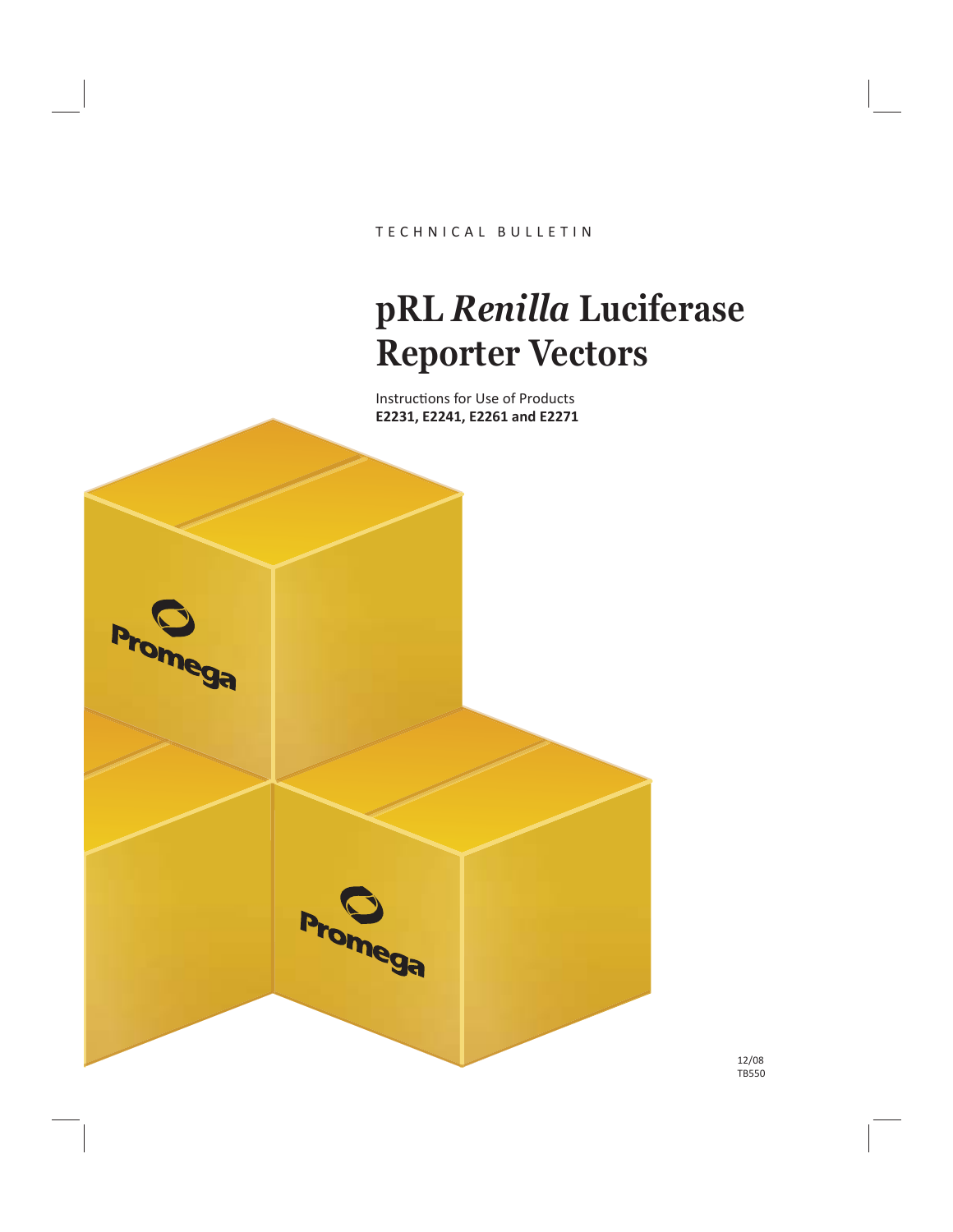# **pRL** *Renilla* **Luciferase Reporter Vectors**

| All technical literature is available at: www.promega.com/protocols/<br>Visit the web site to verify that you are using the most current version of this Technical Bulletin.<br>E-mail Promega Technical Services if you have questions on use of this system: techserv@promega.com |  |
|-------------------------------------------------------------------------------------------------------------------------------------------------------------------------------------------------------------------------------------------------------------------------------------|--|
|                                                                                                                                                                                                                                                                                     |  |
|                                                                                                                                                                                                                                                                                     |  |
|                                                                                                                                                                                                                                                                                     |  |
|                                                                                                                                                                                                                                                                                     |  |
|                                                                                                                                                                                                                                                                                     |  |
|                                                                                                                                                                                                                                                                                     |  |

#### **1. Description**

The pRL Reporter Vectors contain a cDNA (*Rluc*) encoding *Renilla* luciferase, which was originally cloned from the marine organism *Renilla reniformis* (sea pansy; 1). As described below, the *Renilla* luciferase cDNA contained within the pRL Reporter Vectors has been modified slightly to provide greater utility.

*Renilla* luciferase is a 36kDa monomeric protein that does not require post-translational modification for activity (2). Therefore, like firefly luciferase, the enzyme may function as a genetic reporter immediately following translation. For information about the use of this plasmid in conjunction with a reporter vector containing the firefly luciferase gene, refer to the *Dual-Luciferase*® *Reporter Assay System Technical Manual* (#TM040) or the *Dual-Glo*® *Luciferase Assay System Technical Manual* (#TM058).

To avoid DNA methylation, all pRL Reporter Vectors are isolated from a *dam*–/*dcm*– *E. coli* K host strain. If you use methylation-sensitive restriction enzymes (e.g., BclI, ClaI, MboI, TaqI or XbaI), continue to propagate the pRL Reporter Vectors in a host strain with the same genetic background.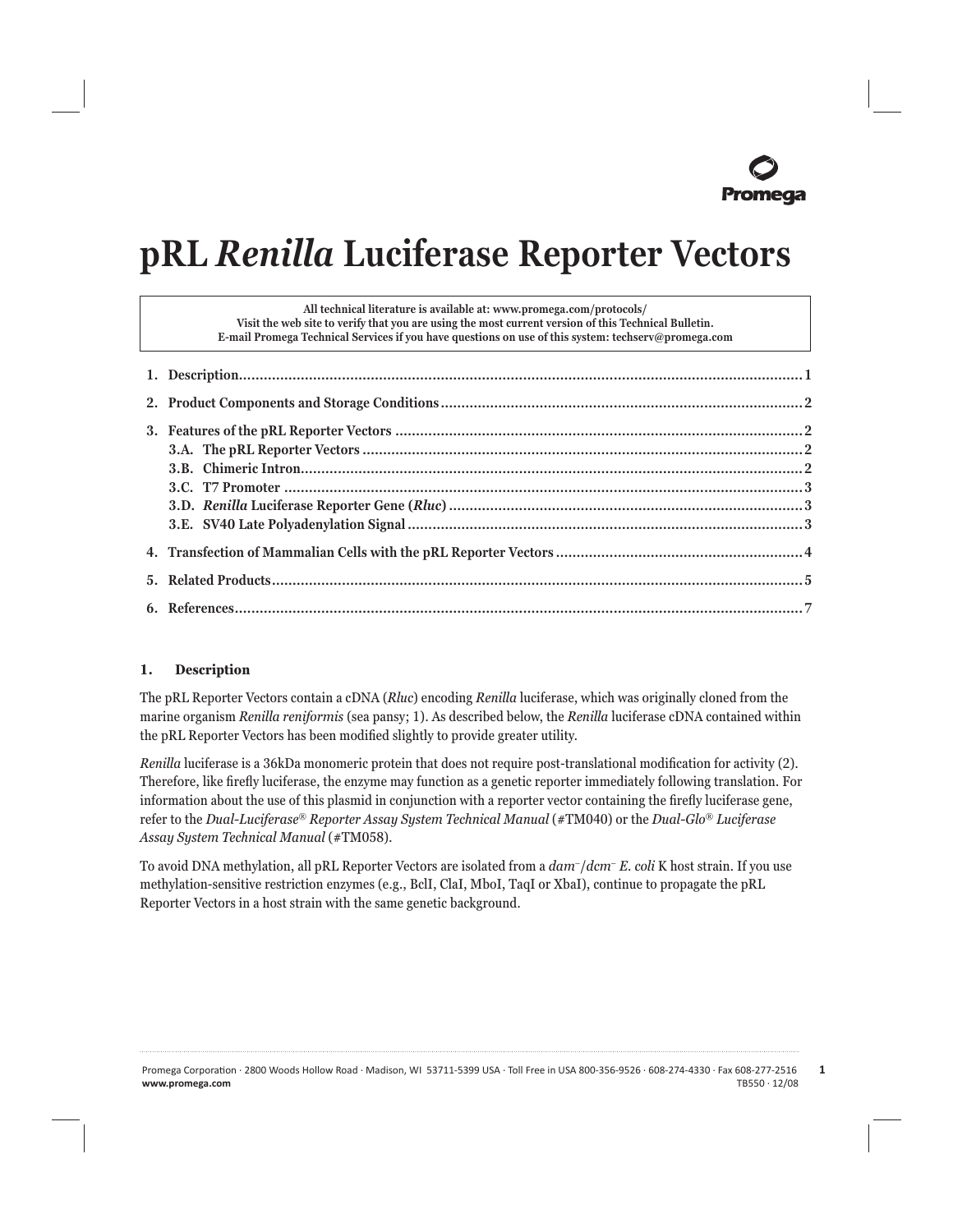

#### **2. Product Components and Storage Conditions**

| PRODUCT         | <b>SIZE</b>      | CAT.H |
|-----------------|------------------|-------|
| pRL-SV40 Vector | $20\mu$ g        | E2231 |
| pRL-TK Vector   | $20\mu$ g        | E2241 |
| pRL-CMV Vector  | 20 <sub>µg</sub> | E2261 |
| pRL-null Vector | $20\mu$ g        | E2271 |
|                 |                  |       |

All pRL Reporter Vectors are supplied in TE buffer ( $pH$  7.4).

**Storage Conditions:** Store vector DNA at –20°C.

# **3. Features of the pRL Reporter Vectors**

#### **3.A. The pRL Reporter Vectors**

The pRL-SV40 Vector<sup>(a)</sup> is intended for use as an internal control reporter vector and may be used in combination with any experimental reporter vector to co-transfect mammalian cells. The pRL-SV40 Vector contains the SV40 enhancer and early promoter elements to provide high-level expression of *Renilla* luciferase in co-transfected mammalian cells.

The pRL-TK Vector<sup>(a)</sup> is intended for use as an internal control reporter vector and may be used in combination with any experimental reporter vector to co-transfect mammalian cells. The pRL-TK Vector contains the herpes simplex virus thymidine kinase (HSV-TK) promoter to provide low to moderate levels of *Renilla* luciferase expression in co-transfected mammalian cells.

The pRL-CMV Vector<sup>(a,b)</sup> is intended for use as an internal control reporter vector and may be used in combination with any experimental reporter vector to co-transfect mammalian cells. The pRL-CMV Vector contains the CMV enhancer and immediate/early promoter elements to provide high-level expression of *Renilla* luciferase in co-transfected mammalian cells.

The pRL-null Vector<sup>(a)</sup> is intended for use in constructing a control reporter vector that may be used in combination with any experimental reporter vector to co-transfect mammalian cells. The pRL-null Vector contains no enhancer or promoter elements. Rather, it contains a multiple cloning region upstream of *Rluc* to allow for the cloning of any desired regulatory element(s) to drive expression of *Renilla* luciferase.

#### **3.B. Chimeric Intron**

Downstream of either the constitutive promoter regions (CMV, TK or SV40) or the multiple cloning site of the pRL Vectors is a chimeric intron comprised of the 5´-donor splice site from the first intron of the human β-globin gene, and the branch and 3´-acceptor splice site from an intron preceding an immunoglobulin gene heavy chain variable region (3). The sequences of the donor and acceptor splice sites, along with the branchpoint site, have been modified to match the consensus sequences for optimal splicing (4).

Transfection studies have demonstrated that the presence of an intron flanking a cDNA insert frequently increases the level of gene expression (5–8). In the pRL Reporter Vectors, the intron is positioned 5´ to *Rluc* to minimize the utilization of cryptic 5´-donor splice sites that may reside within the reporter gene sequence (9).

Promega Corporation · 2800 Woods Hollow Road · Madison, WI 53711-5399 USA · Toll Free in USA 800-356-9526 · 608-274-4330 · Fax 608-277-2516<br>www.promega.com www.promega.com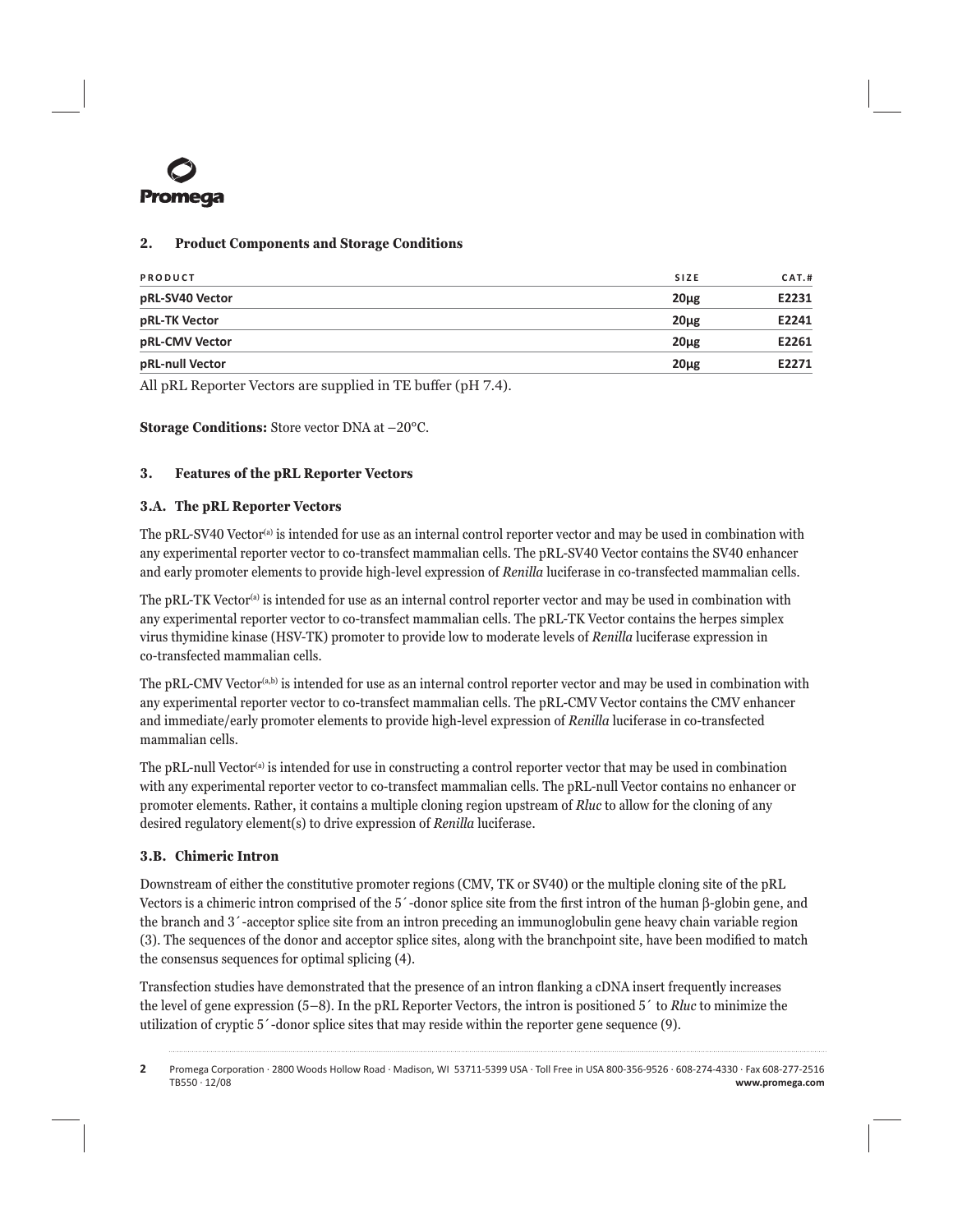# **3.C. T7 Promoter**

A T7 promoter is located downstream of the chimeric intron and immediately precedes the *Rluc* reporter gene. This T7 promoter can be used to synthesize RNA transcripts in vitro using T7 RNA Polymerase (Cat.# P2075). T7 RNA Polymerase can also be used to synthesize active *Renilla* luciferase in a cell-free coupled eukaryotic in vitro transcription/ translation reaction (e.g., TNT® T7 Coupled Reticulocyte Lysate [Cat.# L4610], TNT® T7 Coupled Wheat Germ Extract [Cat.# L4140] or TNT® T7 Quick Coupled Transcription/Translation [Cat.# L1170] Systems).

**Note:** The T7 Promoter Primer offered by Promega (Cat.# Q5021) cannot be used for sequencing this vector because of a mismatch between the 3´ end of the primer and the vector DNA.

# **3.D.** *Renilla* **Luciferase Reporter Gene (***Rluc***)**

The *Renilla* luciferase cDNA inserted into all of the pRL Reporter Vectors is derived from the anthozoan coelenterate *Renilla reniformis* (1) but contains nucleotide changes that were engineered during the construction of the individual vectors. The bases that were altered in each of the pRL Reporter Vectors are as follows:

| pRL-CMV Vector  | base 1298 ( $T\rightarrow C$ ) to eliminate an internal BgIII site,                    |  |  |  |  |
|-----------------|----------------------------------------------------------------------------------------|--|--|--|--|
|                 | base 1841 ( $T\rightarrow C$ ) to eliminate an internal BamHI site,                    |  |  |  |  |
|                 | base 1874 ( $C \rightarrow T$ ) to eliminate internal NarI, KasI, BanI and AcyI sites. |  |  |  |  |
| pRL-TK Vector   | base 1264 ( $T\rightarrow C$ ) to eliminate an internal BgIII site,                    |  |  |  |  |
|                 | base 1807 ( $T\rightarrow C$ ) to eliminate internal BamHI site,                       |  |  |  |  |
|                 | base 1840 ( $C \rightarrow T$ ) to eliminate internal NarI, KasI, BanI and AcyI sites. |  |  |  |  |
| pRL-null Vector | base 539 ( $T\rightarrow C$ ) to eliminate an internal BglII site,                     |  |  |  |  |
|                 | base 1082 ( $T\rightarrow C$ ) to eliminate an internal BamHI site,                    |  |  |  |  |
|                 | base 1115 ( $C \rightarrow T$ ) to eliminate internal NarI, KasI, BanI and AcyI sites. |  |  |  |  |
| pRL-SV40 Vector | base 924 ( $T\rightarrow C$ ) to eliminate an internal BamHI site,                     |  |  |  |  |
|                 | base 1500 ( $C \rightarrow T$ ) to eliminate internal NarI, KasI, BanI and AcyI sites. |  |  |  |  |

These nucleotide substitutions do not alter the amino acid sequence of the encoded *Renilla* luciferase reporter enzyme.

#### **3.E. SV40 Late Polyadenylation Signal**

Polyadenylation signals cause the termination of transcription by RNA polymerase II and signal the addition of approximately 200–250 adenosine residues to the 3´ end of the RNA transcript (10). Polyadenylation has been shown to enhance RNA stability and translation  $(11,12)$ . The late SV40 polyadenylation signal is extremely efficient and has been shown to increase the steady-state level of RNA approximately fivefold more than the early SV40 polyadenylation signal (13). This poly(A) signal has been positioned 3´ to the *Rluc* gene in the pRL Reporter Vectors to increase the level of *Renilla* luciferase expression.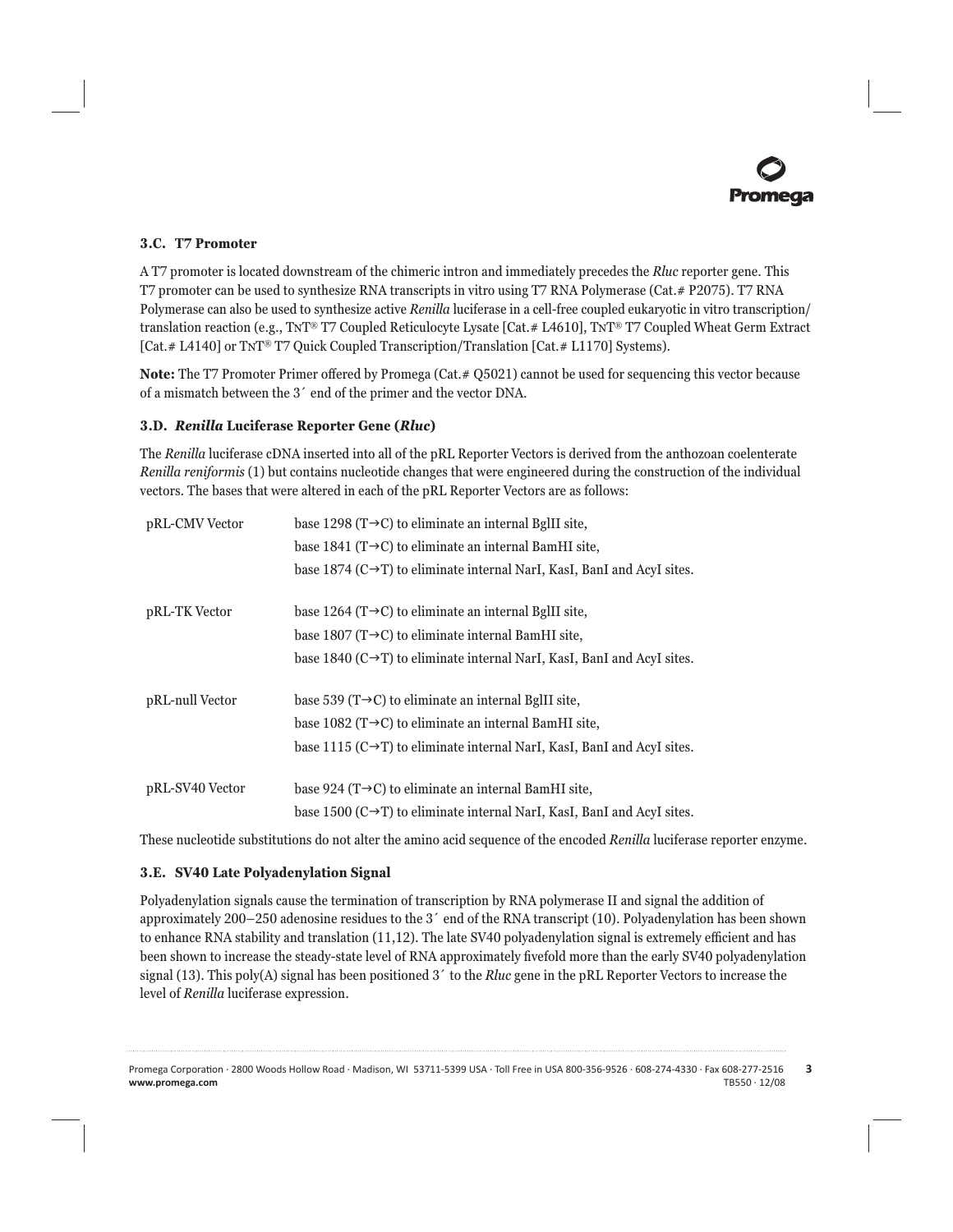

### **4. Transfection of Mammalian Cells with the pRL Reporter Vectors**

The pRL-CMV, pRL-SV40, pRL-TK and pRL-null (once modified to contain appropriate genetic regulatory domains) Vectors may be used in combination with any experimental reporter vector to co-transfect mammalian cells. However, it is important to realize that *trans* effects between promoters on co-transfected plasmids can potentially affect reporter gene expression (14). Primarily, this is of concern when either the control or experimental reporter vector, or both, contain very strong promoter/enhancer elements (such as CMV). The occurrence and magnitude of such effects will depend on several factors: a) the combination and activities of the genetic regulatory elements present on the cotransfected vectors, b) the relative ratio of experimental vector to control vector introduced into the cells, and c) the cell type transfected.

To help ensure independent genetic expression between experimental and control reporter genes, preliminary co-transfection experiments should be performed to optimize both the **amount** of vector DNA and the **ratio** of the co-reporter vectors added to the transfection mixture. Similar to the firefly luciferase assay, the *Renilla* luciferase assay is extremely sensitive, providing accurate measurement of ≤10 femtograms of *Renilla* luciferase, with linearity over 7 orders of enzyme concentration. Therefore, it is possible to use relatively small quantities of pRL-CMV, pRL-SV40 and pRL-TK Vectors to provide low-level, constitutive coexpression of *Renilla* luciferase control activity. Ratios of 10:1 to 50:1 (or greater) for experimental vector:pRL-CMV or pRL-SV40 Vector or 10:1 or greater for experimental vector:pRL-TK Vector combinations are feasible and may aid greatly in suppressing the occurrence of *trans* effects between promoter elements.

The pRL Reporter Vectors, including pRL-null once genetic regulatory domains have been added, can be used for both transient and stable expression of genes. For stable expression, the pRL Reporter Vectors must be co-transfected with an expression vector containing a selectable gene in mammalian cells. Transfection of DNA into mammalian cells may be mediated by cationic lipids (15,16), calcium phosphate (17,18), DEAE-dextran (19–21), polybrene-DMSO (22,23), or electroporation (24,25).

Transfection systems based on cationic lipid compounds (TransFast™ Transfection Reagent, and Tfx™-20 and Tfx™-50 Reagents), and calcium phosphate are available from Promega. Information about the TransFast™ Transfection Reagent can be found in the *TransFast*™ *Transfection Reagent Technical Bulletin* (#TB260). Protocols for the use of the Tfx™ Reagents can be found in the *Tfx*™-20 and *Tfx*™*-50 Reagents for the Transfection of Eukaryotic Cells Technical Bulletin* (#TB216). For transfection procedures using calcium phosphate, please request the *ProFection*® *Mammalian Transfection System Technical Manual* (#TM012).

**Note:** For assistance in determining transfection conditions for different cell lines, the Transfection Assistant is available online at: **www.promega.com/transfectionasst/**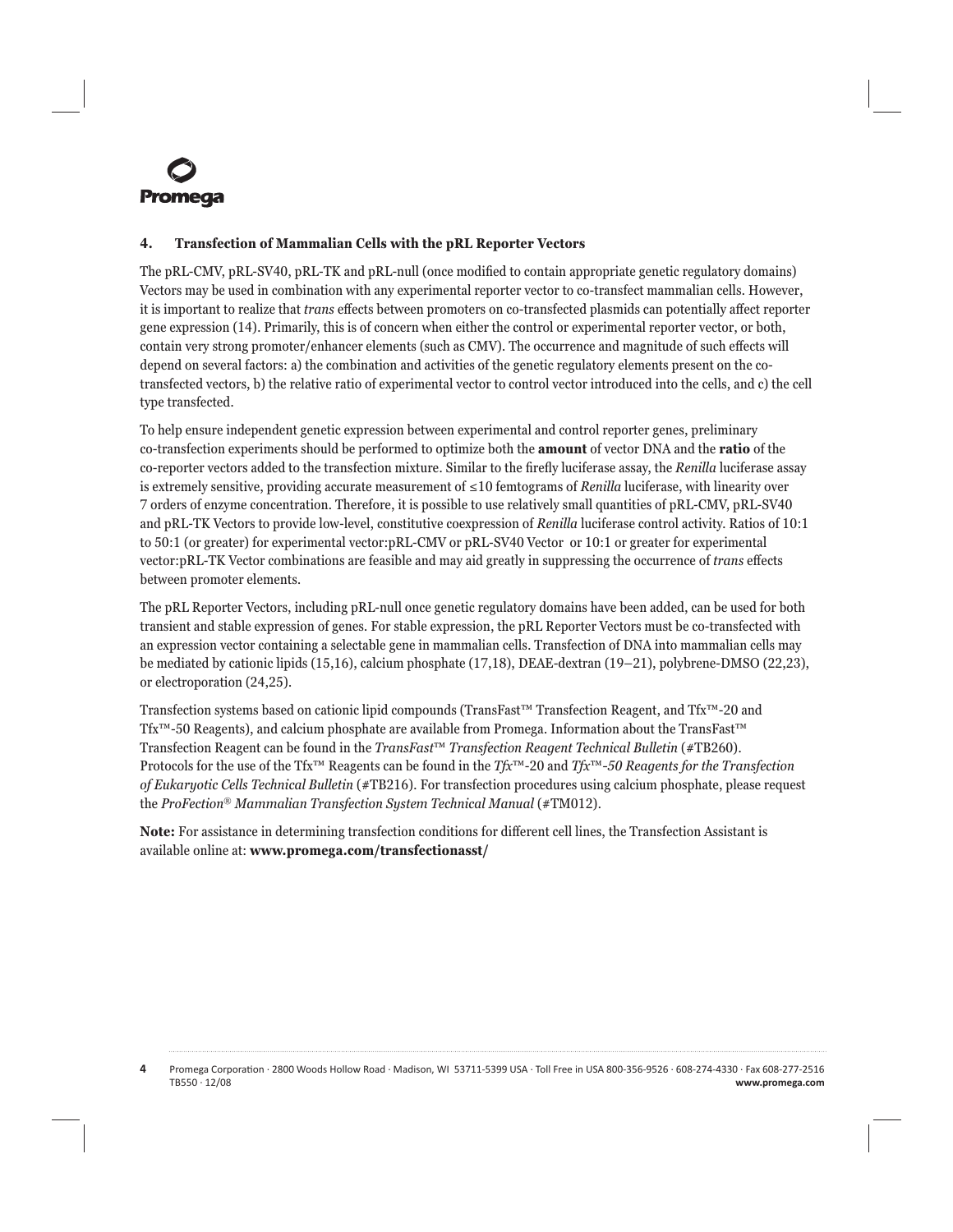#### **5. Related Products**

# **pGL4 Luciferase Reporter Vectors**

Please visit **www.promega.com** to see a complete listing of our reporter vectors.

|                        | <b>Multiple</b><br>Cloning | <b>Reporter</b>               | Protein<br><b>Degradation</b> | Reporter<br>Gene | <b>Mammalian</b><br><b>Selectable</b> |       |
|------------------------|----------------------------|-------------------------------|-------------------------------|------------------|---------------------------------------|-------|
| <b>Vector</b>          | <b>Region</b>              | Gene                          | <b>Sequence</b>               | <b>Promoter</b>  | <b>Marker</b>                         | Cat.# |
| pGL4.10[luc2]          | Yes                        | luc <sub>2</sub> <sup>A</sup> | N <sub>0</sub>                | No               | N <sub>0</sub>                        | E6651 |
| pGL4.11[luc2P]         | Yes                        | $\epsilon$                    | hPEST                         | N <sub>0</sub>   | N <sub>0</sub>                        | E6661 |
| pGL4.12[luc2CP]        | Yes                        | $\zeta\zeta$                  | hCL1-hPEST                    | No               | No                                    | E6671 |
| pGL4.13[luc2/SV40]     | No                         | $\epsilon\epsilon$            | No                            | <b>SV40</b>      | $\rm No$                              | E6681 |
| pGL4.14[luc2/Hygro]    | Yes                        | $\zeta\zeta$                  | $\rm No$                      | No               | Hygro                                 | E6691 |
| pGL4.15[luc2P/Hygro]   | Yes                        | $\zeta\zeta$                  | hPEST                         | N <sub>0</sub>   | Hygro                                 | E6701 |
| pGL4.16[luc2CP/Hygro]  | Yes                        | $\epsilon\epsilon$            | hCL1-hPEST                    | N <sub>0</sub>   | Hygro                                 | E6711 |
| pGL4.17[luc2/Neo]      | Yes                        | $\zeta\zeta$                  | No                            | No               | Neo                                   | E6721 |
| pGL4.18[luc2P/Neo]     | Yes                        | $\epsilon\epsilon$            | hPEST                         | $\rm No$         | Neo                                   | E6731 |
| pGL4.19[luc2CP/Neo]    | Yes                        | $\mathfrak{c}\mathfrak{c}$    | hCL1-hPEST                    | No               | Neo                                   | E6741 |
| pGL4.20[luc2/Puro]     | Yes                        | $\epsilon\epsilon$            | No                            | $\rm No$         | Puro                                  | E6751 |
| pGL4.21[luc2P/Puro]    | Yes                        | $\epsilon\epsilon$            | hPEST                         | $\rm No$         | Puro                                  | E6761 |
| pGL4.22[luc2CP/Puro]   | Yes                        | $\epsilon\epsilon$            | hCL1-hPEST                    | No               | Puro                                  | E6771 |
| pGL4.70[hRluc]         | Yes                        | $hRluc$ <sup>B</sup>          | N <sub>0</sub>                | N <sub>0</sub>   | No                                    | E6881 |
| pGL4.71[hRlucP]        | Yes                        | $\epsilon\epsilon$            | hPEST                         | N <sub>0</sub>   | No                                    | E6891 |
| pGL4.72[hRlucCP]       | Yes                        | $\epsilon\epsilon$            | hCL1-hPEST                    | N <sub>0</sub>   | N <sub>0</sub>                        | E6901 |
| pGL4.73[hRluc/SV40]    | No                         | $\epsilon\epsilon$            | $\rm No$                      | <b>SV40</b>      | $\rm No$                              | E6911 |
| pGL4.74[hRluc/TK]      | N <sub>0</sub>             | $\epsilon\epsilon$            | N <sub>0</sub>                | <b>HSV-TK</b>    | No                                    | E6921 |
| pGL4.75[hRluc/CMV]     | $\rm No$                   | $\epsilon\epsilon$            | $\rm No$                      | <b>CMV</b>       | $\rm No$                              | E6931 |
| pGL4.76[hRluc/Hygro]   | Yes                        | $\zeta\zeta$                  | No                            | No               | Hygro                                 | E6941 |
| pGL4.77[hRlucP/Hygro]  | Yes                        | $\epsilon\epsilon$            | hPEST                         | $\rm No$         | Hygro                                 | E6951 |
| pGL4.78[hRlucCP/Hygro] | Yes                        | $\mathcal{C}$                 | hCL1-hPEST                    | No               | Hygro                                 | E6961 |
| pGL4.79[hRluc/Neo]     | Yes                        | $\epsilon\epsilon$            | No                            | N <sub>0</sub>   | Neo                                   | E6971 |
| pGL4.80[hRlucP/Neo]    | Yes                        | $\zeta\zeta$                  | hPEST                         | $\rm No$         | Neo                                   | E6981 |
| pGL4.81[hRlucCP/Neo]   | Yes                        | $\zeta\zeta$                  | hCL1-hPEST                    | No               | Neo                                   | E6991 |
| pGL4.82[hRluc/Puro]    | Yes                        | $\zeta\zeta$                  | $\rm No$                      | $\rm No$         | Puro                                  | E7501 |
| pGL4.83[hRlucP/Puro]   | Yes                        | $\zeta\zeta$                  | hPEST                         | No               | Puro                                  | E7511 |
| pGL4.84[hRlucCP/Puro]  | Yes                        | $\epsilon\epsilon$            | hCL1-hPEST                    | N <sub>0</sub>   | Puro                                  | E7521 |

 $^{A}$ *luc2* = synthetic firefly luciferase gene.  $^{B}$ *hRluc* = synthetic *Renilla* luciferase gene. . . . . . . . . . . .

. . . . . . . . . . . .

....

. . . . . . . . . . . .

. . . . . . . . . . .

. . . . . . . . . . .

. . . . . . . . . . .

. . . . . . . . . .

. . . . . . . . .

. . . . . . . . .

. . . . . . . . . .

. . . . . . . . . . .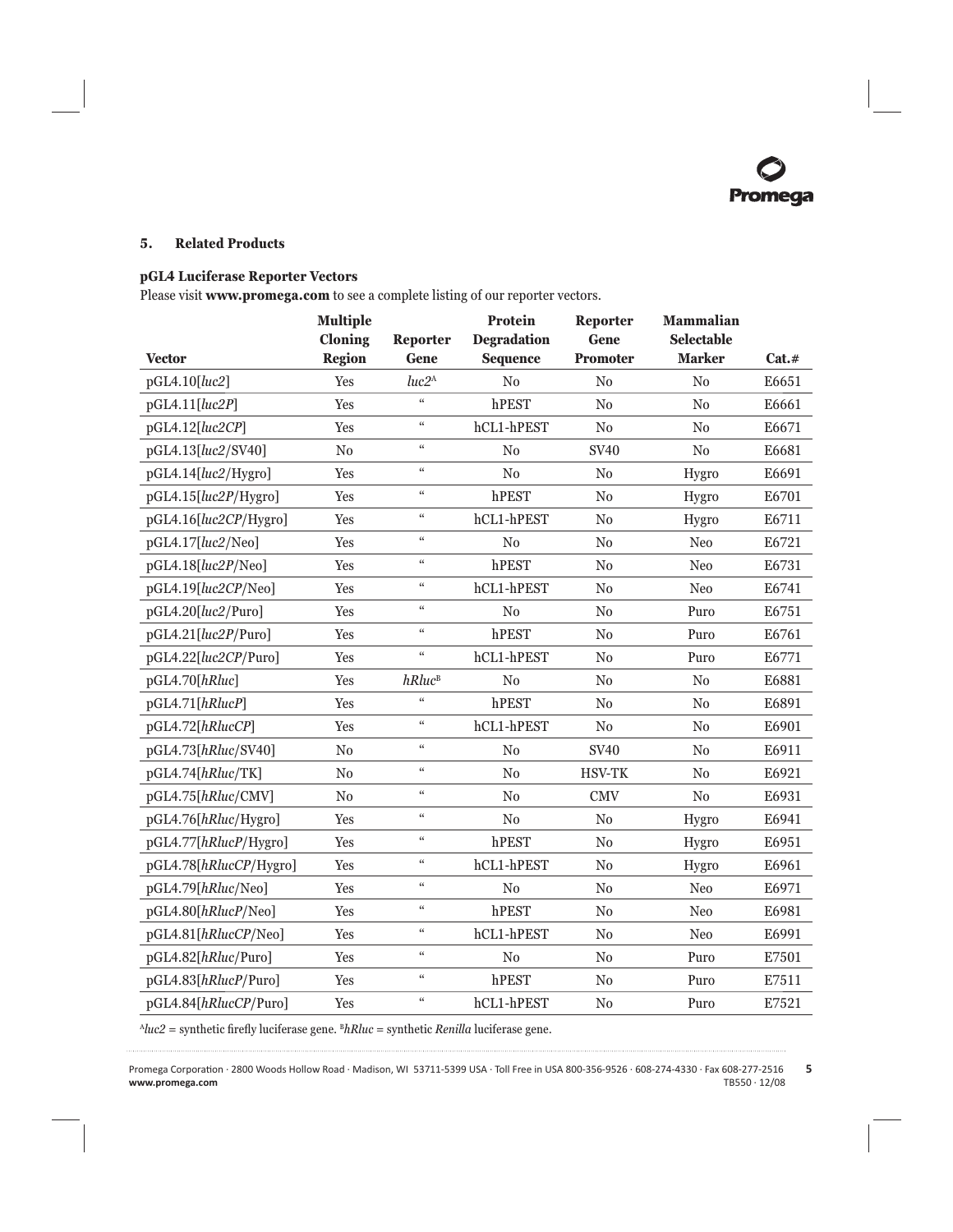

# **5. Related Products (continued)**

# **Luciferase Assay Systems**

| <b>Product</b>                                          | <b>Size</b>                                                                                                                      | Cat.#     |
|---------------------------------------------------------|----------------------------------------------------------------------------------------------------------------------------------|-----------|
| Renilla Luciferase Assay System                         | 100 assays<br>$1,000$ assays<br><b>Size</b><br>100 assays<br>$1,000$ assays<br>$1,000$ assays<br><b>Size</b><br>10 <sub>ml</sub> | E2810     |
|                                                         |                                                                                                                                  | E2820     |
| <b>Product</b>                                          |                                                                                                                                  | $Cat. \#$ |
| Dual-Luciferase® Reporter Assay System                  |                                                                                                                                  | E1910     |
| Dual-Luciferase® Reporter Assay 10-Pack                 |                                                                                                                                  | E1960     |
| Dual-Luciferase <sup>®</sup> Reporter 1000 Assay System |                                                                                                                                  | E1980     |
| <b>Product</b>                                          |                                                                                                                                  | Cat.#     |
| Dual-Glo <sup>®</sup> Luciferase Assay System           |                                                                                                                                  | E2920     |
|                                                         | 100ml                                                                                                                            | E2940     |
|                                                         | $10 \times 100$ ml                                                                                                               | E2980     |
| EnduRen <sup>™</sup> Live Cell Substrate                | 0.34mg                                                                                                                           | E6481     |
|                                                         | 3.4mg                                                                                                                            | E6482     |
|                                                         | 34mg                                                                                                                             | E6485     |
| ViviRen™ Live Cell Substrate                            | 0.37mg                                                                                                                           | E6491     |
|                                                         | 3.7 <sub>mg</sub>                                                                                                                | E6492     |
|                                                         | 37mg                                                                                                                             | E6495     |
| GloMax®-Multi Detection System                          | 1 each                                                                                                                           | E7031     |
| GloMax® 96 Microplate Luminometer                       | 1 each                                                                                                                           | E6501     |
| GloMax <sup>®</sup> 20/20 Luminometer                   | 1 each                                                                                                                           | E5311     |

**6** Promega CorporaƟ on · 2800 Woods Hollow Road · Madison, WI 53711-5399 USA · Toll Free in USA 800-356-9526 · 608-274-4330 · Fax 608-277-2516 TB550 · 12/08 **www.promega.com**

. . . . . .

. . . . . . .

. . . . .

. . . . . . .

لتتبت

. . . . . .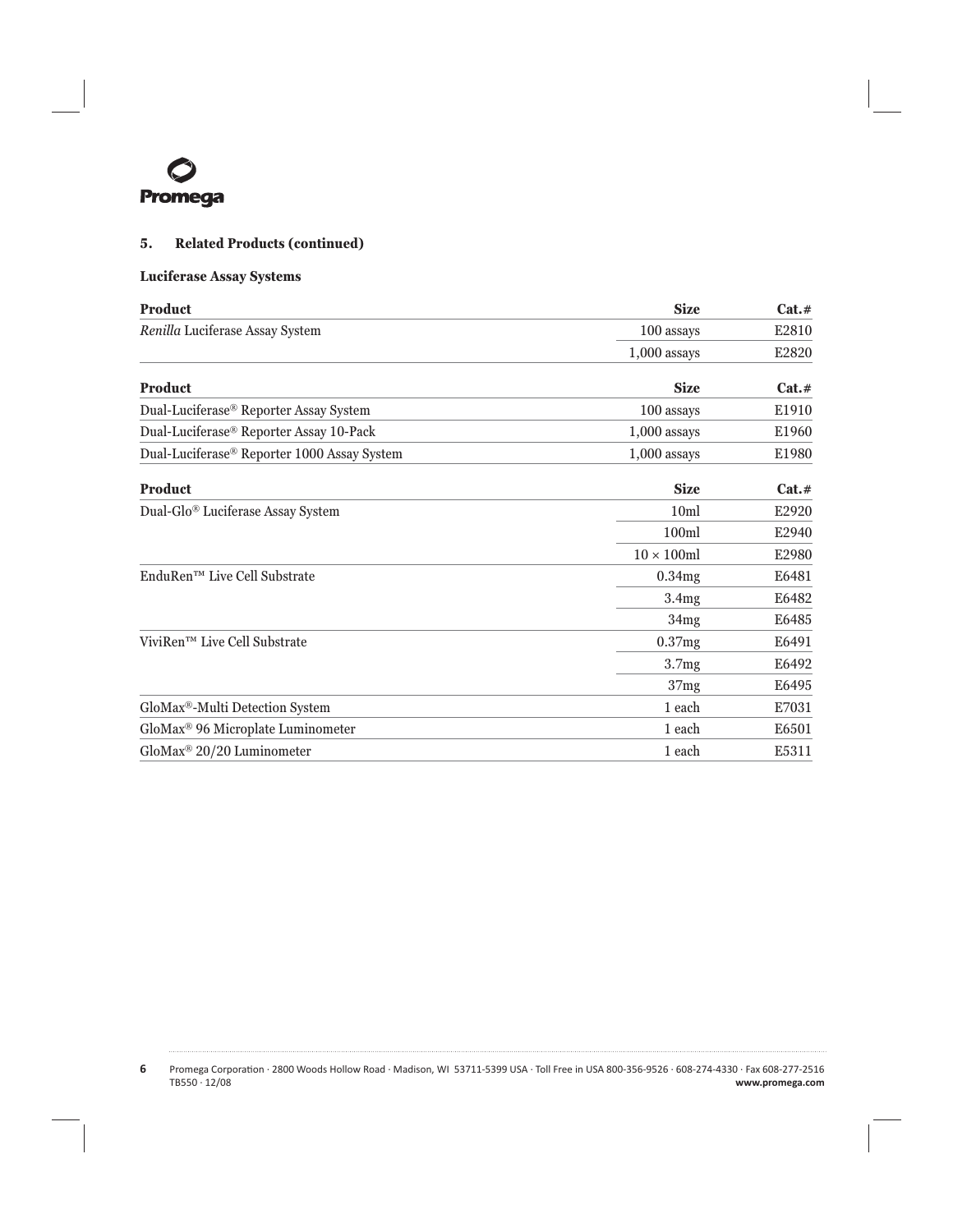#### **6. References**

- 1. Lorenz, W.W. *et al.* (1991) Isolation and expression of a cDNA encoding *Renilla reniformis* luciferase. *Proc. Natl. Acad. Sci. USA* **88**, 4438–42.
- 2. Matthews, J.C. *et al.* (1977) Purification and properties of *Renilla reniformis* luciferase. *Biochemistry* 16, 85–91.
- 3. Bothwell, A.L.M. *et al.* (1981) Heavy chain variable region contribution to the NPb family of antibodies: Somatic mutation evident in a gamma 2a variable region. *Cell* **24**, 625–37.
- 4. Senapathy, P., Shapiro, M.B. and Harris, N.L. (1990) Splice junctions, branch point sites, and exons: Sequence statistics, identification, and applications to genome project. *Methods Enzymol*. **183**, 252–78.
- 5. Gross, M.K., Kainz, M.S. and Merrill, G.F. (1987) Introns are inconsequential to efficient formation of cellular thymidine kinase mRNA in mouse L cells. *Mol. Cell. Biol.* **7**, 4576–81.
- 6. Buchman, A.R. and Berg, P. (1988) Comparison of intron-dependent and intron-independent gene expression. *Mol. Cell. Biol.* **8**, 4395–405.
- 7. Evans, M.J. and Scarpulla, R.C. (1989) Introns in the 3´-untranslated region can inhibit chimeric CAT and betagalactosidase gene expression. *Gene* **84**, 135–42.
- 8. Huang, M.T.F. and Gorman, C.M. (1990) Intervening sequences increase efficiency of RNA 3<sup> $\prime$ </sup> processing and accumulation of cytoplasmic RNA. *Nucleic Acids Res.* **18**, 937–47.
- 9. Huang, M.T.F. and Gorman, C.M. (1990) The simian virus 40 small-t intron, present in many common expression vectors, leads to aberrant splicing. *Mol. Cell. Biol.* **10**, 1805–10.
- 10. Proudfoot, N.J. (1991) Poly(A) signals. *Cell* **64**, 671–4.
- 11. Bernstein, P. and Ross, J. (1989) Poly(A), poly(A) binding protein and the regulation of mRNA stability. *Trends Biochem. Sci.* **14**, 373–7.
- 12. Jackson, R.J. and Standart, N. (1990) Do the poly(A) tail and 3´ untranslated region control mRNA translation? *Cell* **62**, 15–24.
- 13. Carswell, S. and Alwine, J.C. (1989) Efficiency of utilization of the simian virus 40 late polyadenylation site: Eff ects of upstream sequences. *Mol. Cell. Biol.* **9**, 4248–58.
- 14. Farr, A. and Roman, A. (1992) A pitfall of using a second plasmid to determine transfection efficiency. *Nucleic Acids Res.* **20**, 920.
- 15. Behr, J.P. *et al.* (1989) Efficient gene transfer into mammalian primary endocrine cells with lipopolyaminecoated DNA. *Proc. Natl. Acad. Sci. USA* **86**, 6982–6.
- 16. Loeffler, J.P. *et al.* (1990) Lipopolyamine-mediated transfection allows gene expression studies in primary neuronal cells. *J. Neurochem.* **54**, 1812–15.
- 17. Graham, F.L. and van der Eb, A.J. (1973) A new technique for the assay of infectivity of human adenovirus 5 DNA. *Virology* **52**, 456–67.